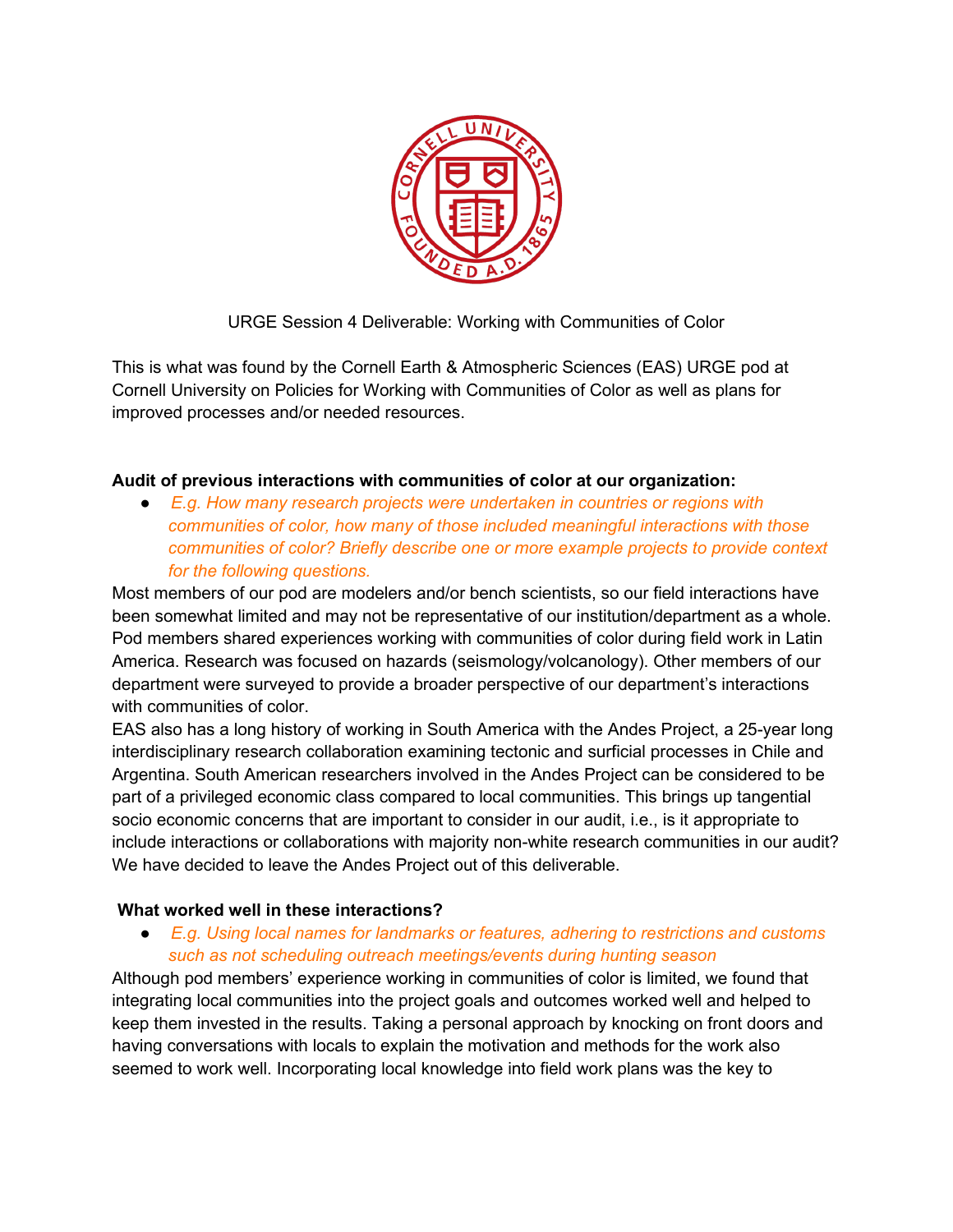obtaining boat access and safe transport to field sites. Always ask permission to work on site before beginning work.

### **What did not work well, and how can this be better addressed in future plans?**

● *E.g., We did not include priorities of local communities of color when developing our proposal, and to address this in the future we will include community member(s) in the early stages of proposal planning and writing as collaborators*

Pod members noted some disconnect was apparent between the priorities of visiting researchers and the local communities--e.g., it is difficult to tell communities of color to dedicate more resources to volcano monitoring when people in the community are living in poverty or dealing with other existential threats.

### **Are there ways to improve the outcome of projects already undertaken?**

● *E.g., Work with and compensate community members to translate research results and outreach materials into local language, include acknowledgements in forthcoming publications and presentations*

Groups researching hazards (climate change impacts, weather, volcanoes, earthquakes) in specific regions could gear publications and outreach efforts to focus specifically on how their work impacts local communities. An example was given in our pod meeting: one group working on modeling regional aspects of climate change/drought that included local co-authors and highlighted the impacts and vulnerabilities in local communities in published manuscript. One pod member mentioned the importance of language, an important yet hidden barrier that naturally excludes communities from access to latest scientific research and advancements. Translating research papers or related materials into the language of the host country would greatly help improve collaboration with local communities. Although Cornell does have translation resources available on campus (the student-run ["Translator-Interpreter"](https://cornell.campusgroups.com/tip/home/) program being one example), there are none that we are currently aware of dedicated to research findings whether in the form of theses, conference or journal papers, presentations, etc. Although the urge pod as a whole has limited experience in field-based research, reducing the language barrier and making our research more accessible to various communities of color is a practice we can advocate for in the department. Installing a research based translation resource for EAS could include initiatives such as developing a partnership with the language department [\(Languages@Cornell\)](https://lrc.cornell.edu/languages-cornell) and the Cornell University Library, which holds an extensive catalogue to journals, scientific assessments, patents and technical reports and does provide some resources for translation services on its site (found [here\)](https://guides.library.cornell.edu/c.php?g=31095&p=199027).

# **Are there specific resources or guidelines that are needed to improve the process for planning ahead and working with communities of color?**

● *E.g., Additional support/funding for early planning process of projects to include forming productive and mutually beneficial connections with communities, establish a point of contact for interfacing with communities so as not to overwhelm with individual requests from researchers and collaborators*

Cornell's statement on international collaborations and ethics can be found [here](https://statements.cornell.edu/2019/20191114-guidelines-ethical-international-engagement.cfm)**.**